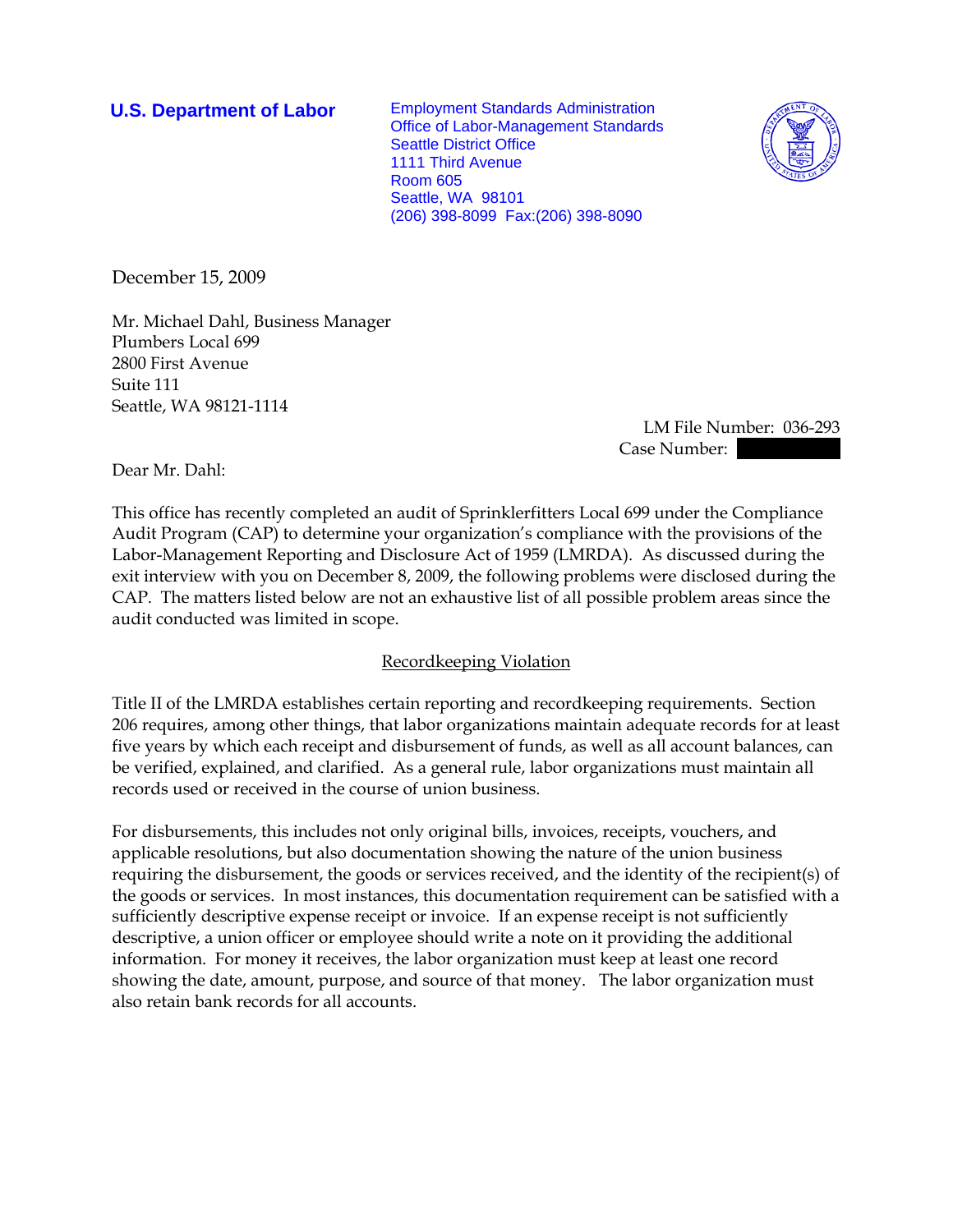Letter/Mr. Michael Dahl December 15, 2009 Page 2 of 3

The audit of Local 699's 2009 records revealed the following recordkeeping violation:

## Meal Expenses

Local 699 did not require officers and employees to submit itemized receipts for meal expenses totaling at least \$900. The union must maintain itemized receipts provided by restaurants to officers and employees. These itemized receipts are necessary to determine if such disbursements are for union business purposes and to sufficiently fulfill the recordkeeping requirement of LMRDA Section 206.

Local 699 records of meal expenses did not always include written explanations of union business conducted or the names and titles of the persons incurring the restaurant charges. Union records of meal expenses must include written explanations of the union business conducted and the full names and titles of all persons who incurred the restaurant charges. Also, the records retained must identify the names of the restaurants where the officers or employees incurred meal expenses.

Based on your assurance that Local 699 will retain adequate documentation in the future, OLMS will take no further enforcement action at this time regarding the above violation.

## Reporting Violation

Failure to File Bylaws

The audit disclosed a violation of LMRDA Section 201(a), which requires that a union submit a copy of its revised constitution and bylaws with its LM report when it makes changes to its constitution or bylaws. Local 699 amended its bylaws in 2004, but did not file a copy with its LM report for that year. Local 699 has now filed a copy of its bylaws.

I want to extend my personal appreciation to Sprinklerfitters Local 699 for the cooperation and courtesy extended during this compliance audit. I strongly recommend that you make sure this letter and the compliance assistance materials provided to you are passed on to future officers. If we can provide any additional assistance, please do not hesitate to call.

Sincerely,

Investigator

|||||| || ||||||||||| ||